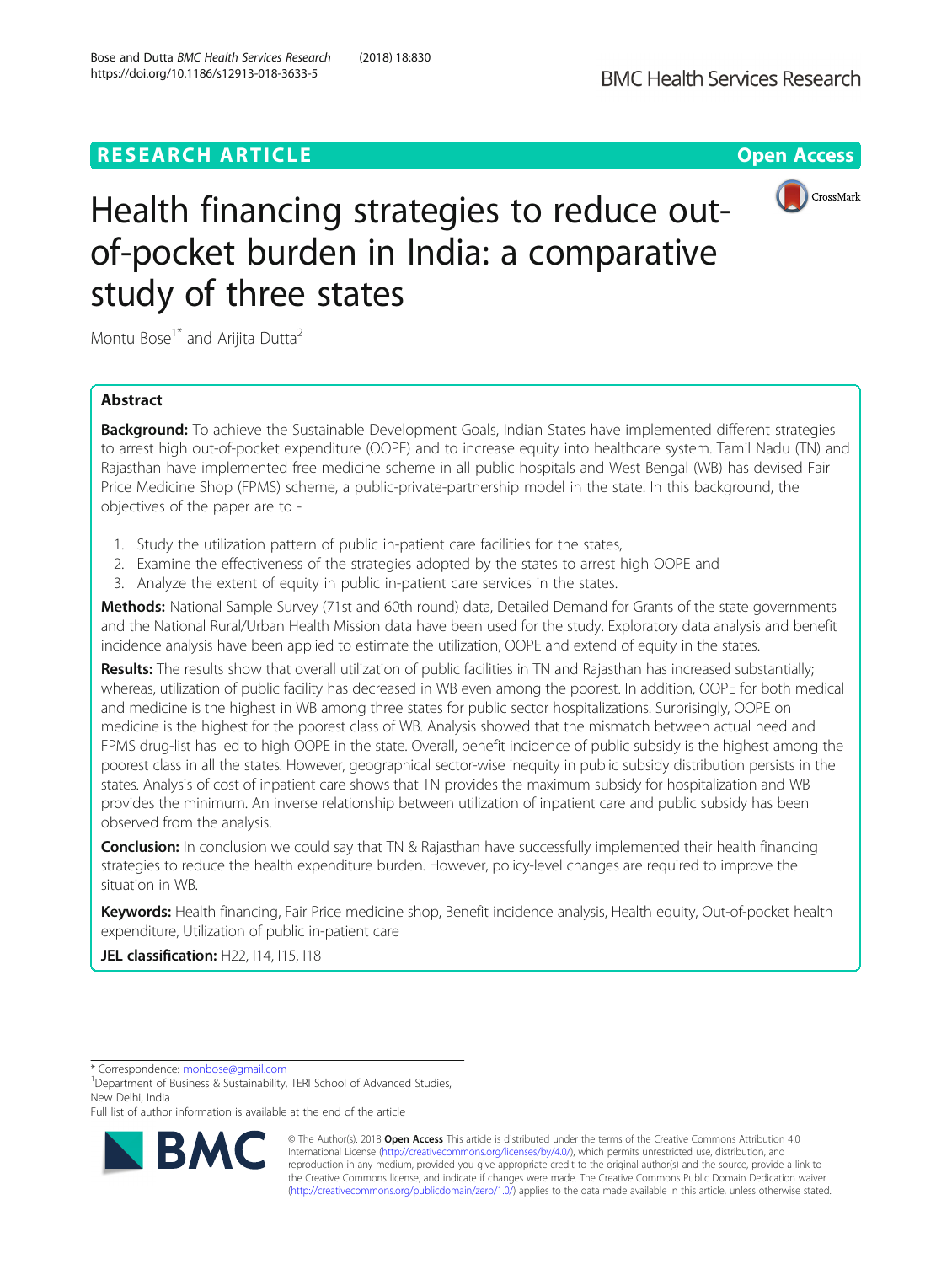## <span id="page-1-0"></span>Background

Following the ideas of fairness and justice, it is normally accepted that the distribution of health care, often recognized as a merit good, should be determined by the people's need and not by ability to pay. Since health care contributes to a person's basic capability to function [\[1](#page-9-0)], juxtaposed by the large randomness in occurrence of ill-health, inequalities in health care provisioning might aggravate inequalities in people's capability to function and hence in all non-health attributes [\[2](#page-9-0)]. Therefore, to protect people's capability to function, the reduction of inequalities in health care is primarily aimed at. The social planner, very often the government, thus targets to allocate resources not to maximize the total gains in health, but to provide a more equal distribution of health benefits. In this sense, not just the equal treatment for the equals (horizontal equity) is targeted but allows for unequal treatment to unequals (vertical equity) [[3\]](#page-9-0). However, in most of the developing countries including India, many people do not have access to health facilities at all, while majority with access to healthcare facilities face a monumentous financial pressure to meet the healthcare expenditure. In such situation, supportive roles of the government in providing and financing health care assumes crucial importance to arrest such financial burden and offer a cushion to households to avoid the medical poverty trap. It is generally accepted that government health expenditures should disproportionately benefit the poor. And yet in most developing countries the opposite is the case and the subsidy benefit is enjoyed disproportionately more by the richer class [[4](#page-9-0)–[7\]](#page-9-0).

National Health Account estimates for India 2013–14 [[3\]](#page-9-0) shows that government spending on health is only 1.15% of the Gross Domestic Product (GDP) of India and the current health expenditure is even lower for the country. Low level of investment in health by the government forces people to spend a larger share of health care expenditure from their pocket for utilization of the services. It has been found that about 4.5% people are impoverished due to high out-of-pocket (OOP) expenditure [[8\]](#page-9-0) in India. It has also been documented that expenditure on medicine constitutes about 70% of the total out-of-pocket expenditure in India [\[9](#page-9-0)–[11\]](#page-9-0). In these circumstances, to achieve the Universal Health Coverage (UHC), Indian states have implemented different strategies to arrest high OOP expenditure and to increase equity into healthcare system. To strengthen the health system and to achieve universal access to affordable, equitable and quality health care services, both state and the central governments have taken certain initiatives under National Health Mission since 2005. This program, as well as the state-specific programs related to medicines are all universal programs, aiming to cover all citizens of India. On the other hand, to provide financial protection against high OOP expenditure and to improve the access to quality healthcare services National Health Insurance Scheme (Rashtriya Swasthya Bima Yojana or RSBY<sup>1</sup>) has been introduced since April 2008. Initially, the scheme was targeted only to the below poverty line (BPL) households. However, later the programme was extended to cover some defined unorganized sector workers.<sup>2</sup> It has to be noted that Tamil Nadu has not implemented the RSBY scheme. Tamil Nadu provides insurance coverage through Chief Minister's Comprehensive Health Insurance Scheme (CMCHIS) to the people who have annual income less than INR 72,000. Similarly, Tamil Nadu implemented free medicine distribution scheme for all who are utilizing public health facilities for treatment since 1995. Following Tamil Nadu (TN), Rajasthan (RAJ) has also implemented similar strategy to distribute free medicine through public health facilities. However, West Bengal (WB) has implemented a public-private partnership (PPP) model to provide medicine at a very high discount (generic medicine) for all (who have a valid prescription) through fair-price medicine shop (FPMS<sup>3</sup>) located within public hospital premises since 2012. At the onset, it appears that the West Bengal model is poised to reduce OOP expenditures of patients in both public and private facilities (as people from any facility could purchase the medicine from the fair price medicine shop), TN & RAJ models would support those who opted for treatment in public health facilities. If we look from the government's perspective we could see that, government has to make a considerable amount of spending to run the programme in both TN and RAJ, though in West Bengal, government played the role of a regulator only; there is no financial burden on the government associated with the model.

In this background, the present study attempts to critically examine the effectiveness of the policies in achieving the Sustainable Development Goals (SDGs). Specifically, the SDG-3 emphasizes on 'financial risk protection, access to quality essential health-care services and access to safe, effective, quality and affordable essential medicines and vaccines for all' to achieve Universal Health Coverage by 2030 [[12\]](#page-9-0). Therefore, in this study an attempt will be made to –

- a. Study the utilization pattern of public in-patient care facilities for the three states,
- b. Examine the effectiveness of the strategies adopted by the states to arrest high OOP expenditure and
- c. Analyze the extent of equity in public in-patient care services in the states.

Specifically, effectiveness of the financing strategies implemented by the states would be reflected on utilization of public healthcare facilities for treatment,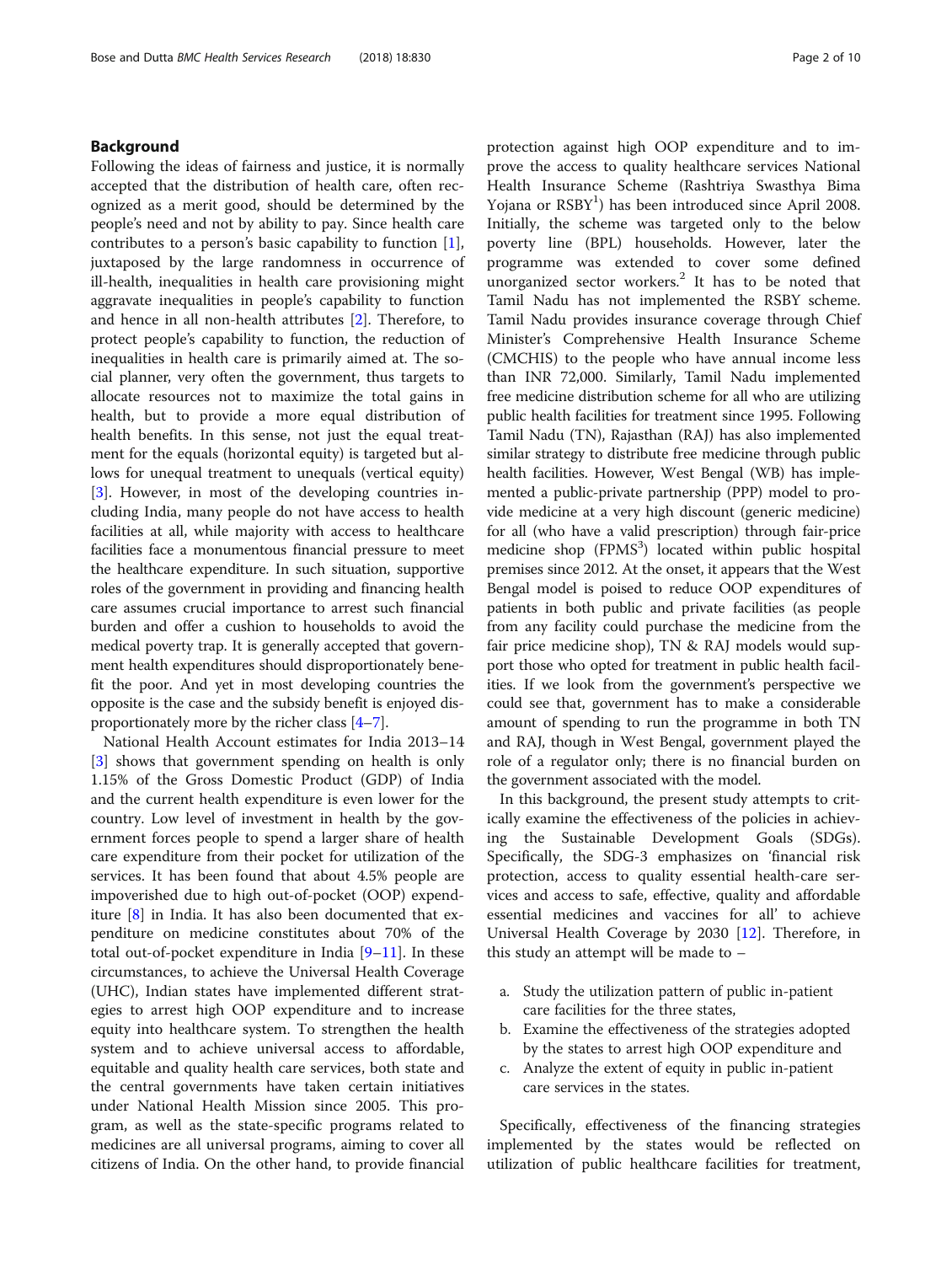OOPE for hospitalization and equity in distribution of public subsidy. Available literature has already documented affordability as one of the major barriers to access to healthcare services [\[13](#page-9-0)–[17\]](#page-9-0). The major target of all the schemes (RSBY, CMCHIS and respective medicine distribution schemes in individual states) is to increase utilization of public healthcare facilities by removing the barrier of affordability. As the schemes on access to drugs aim to provide listed essential medicines either for free (in TN & RAJ) or at discounted prices (in WB), they are expected to reduce the total OOPE for hospitalization, thus offering financial protection for the hospitalized. This framework of health system research thus targets to identify the journey of three Indian states in terms of access, financial risk protection and equity in subsidy distribution of Indian population, particularly of the more vulnerable section.

The paper has been divided into five sections. [Background](#page-1-0) section provides a brief background and the objectives of the paper, data sources and the methodology of the paper is discussed in the Methods section. [Results](#page-3-0) section provides the results of the paper, [Discussion](#page-3-0) section discusses the results and the final Section concludes the paper.

## Methods

National Sample Survey (NSS) 71st round unit level data (2014) on Social Consumption: Health, NSS 60th round  $(2004<sup>4</sup>)$  unit level data on Morbidity and Health Care, Detailed Demand for Grants (DDGs) of the State Governments  $2015-16$ ,<sup>5</sup> National Rural Health Mission (NRHM) Programme Implementation Plan (PIP) data of 2013–14 have been used for the present study. This dataset was collected by household survey method, with the sample frame representative at regional, state and national level. NSS adopted the stratified multi-stage sampling method to collect data for both the rounds. The census villages in the rural sector and the Urban Frame Survey (UFS) blocks in the urban sector were considered as the First Stage Units (FSU). FSUs were selected by Probability Proportion to Size<sup>6</sup> with Replacement (PPSWR) in both the sectors. Households of both the sectors were considered as the Ultimate Stage Units (USU) to collect information from all Indian States and Union Territories (UTs). Following the sampling technique, NSS has collected information from 3917 households from TN in 71st round, 2912 households in Rajasthan and 5019 households from WB. The corresponding sample households for the 60th round were 5139, 3383 and 5049 for TN, Rajasthan and WB respectively. The data reports household level information as well as the details of the individuals. It also records the details of morbidity and hospitalization of the individuals along with the level of care (sub-center, primary health center, community health center etc.), type of facilities (public or private, hospital or dispensary etc.) and corresponding out-of-pocket expenditure for consultation, medicine, diagnostic tests and other related services. Information on insurance coverage and sources of finance for treatment is also available from the data. Data on morbidity and hospitalization were collected from each member of the households. Recall period for hospitalization was 365 days in both the rounds.

To estimate the utilization of publicly provided healthcare services and the OOPE, descriptive statistical methods have been applied. To represent the utilization of public sector hospitals  $(U_{pub})$ , percentage share of public sector hospitalization (say,  $H_{\text{pub}}$ ) in total hospitalization (say,  $H_{pub + pvt}$ ) cases has been calculated. Mathematically, Upub =  $\frac{H_{pub}}{H_{pub+put}} X 100$ . The (arithmetic) mean out-of-pocket expenditure for hospitalization cases has been used as an estimator of per episode OOPE (medical or medicine) for hospitalization. The distribution of subsidy benefit among various socio-economic groups has been estimated by the Benefit Incidence Analysis (BIA). To estimate the benefit incidence, information is needed on the share of a particular socio-economic group<sup>7</sup> (say j) in the utilization of a service (say i) and the government's net expenditure (or subsidy) on the service i (here in-patient care). Present study followed the methodology available from different studies [\[14](#page-9-0)–[17](#page-9-0)]. In short, the product of the net subsidy for a publicly provided service (here in-patient care) and the utilization share of a socio-economic class (here MPCE class – say poor, middle class rich etc.) in total utilization of the service would give us the share of subsidy benefit for that particular group.

Mathematically, the Benefit Incidence is estimated (detail is provided at Additional file [1](#page-9-0)) by the formula –.

$$
\psi_j = \sum \varepsilon_{ij} \frac{\mu}{\varepsilon_i} = \sum \chi_{ij} \mu_i
$$

Where,

 $\psi_i$  = Benefit of public subsidy enjoyed by group j (here MPCE class);  $\varepsilon_{ii}$  = utilization of service i by group j;  $\varepsilon_{i}$  = utilization of service i by all groups together;  $\mu_i =$  government's net expenditure on service i and  $\chi_{ii}$  = group j's share of utilization of service i.

To cross-validate the estimates, another set of analysis has been made for each state using government budget data. To get the information on total public expenditure on health we have used the state specific Detailed Demand for Grants (DDGs) of 2015–16 [[18](#page-9-0)–[20](#page-9-0)]. The 2013–14 actual expenditure on health by the Ministry of Health and Family Welfare is available from 2015 to 16 State Expenditure Budget document (DDGs). Each line item<sup>8</sup> of the DDGs has been cross-classified for health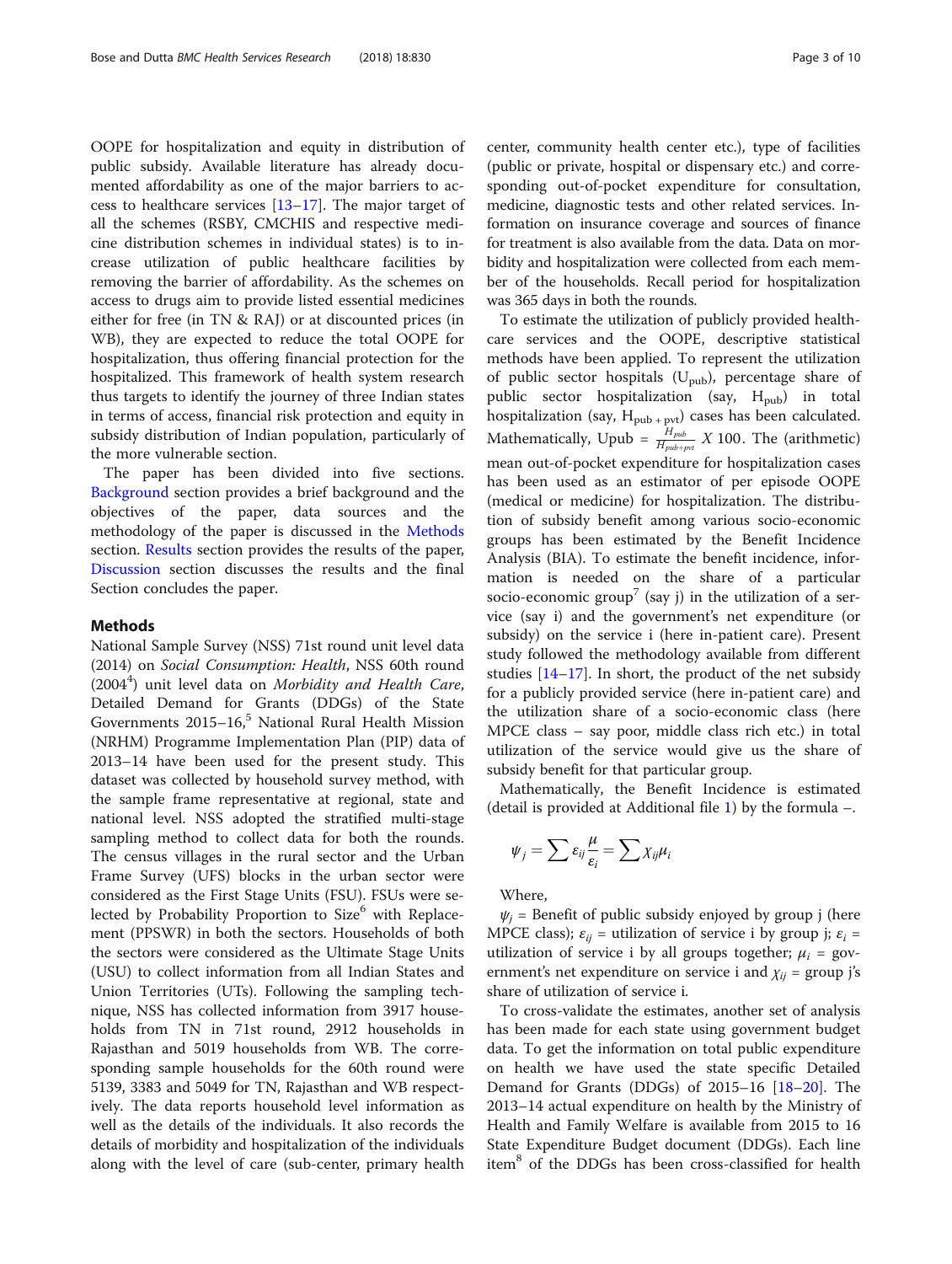<span id="page-3-0"></span>care functions (HC<sup>9</sup>) following the System of Health Accounts (SHA 2011) guideline [\[21\]](#page-9-0). Similar exercise has been carried out to cross-classify each expenditure head of the NHM  $\text{PIP}^{10}$  (2013–14) to identify the expenditure on inpatient curative care [\[22](#page-9-0)]. Then we have estimated the total public expenditure on in-patient curative care through Expenditure Budget (Ministry of Health and Family Welfare) and NHM.<sup>11</sup>

Following Srivastava et al., 2016; Bose & Dutta 2015; Bose 2014 [\[14](#page-9-0)–[16\]](#page-9-0), we have considered the out-of-pocket (OOP) expenditure at private hospital as the proxy of the actual cost of providing the service at the public hospital. To estimate the subsidy, we have followed the below steps –

- a) We have calculated the modal value of the OOP expenditure in private hospitals ( $\alpha_{pq}$ ) for each disease in the rural and urban sector separately for in-patient care service (where  $p =$  disease and  $q =$  sector),
- b) The modal private OOP expenditure amount  $(\alpha_{\rm no})$ has been weighted with the number of patients  $(\beta_{\text{p,q}})$  in each disease category of a particular region (rural/urban), utilizing public health facilities for inpatient care treatment (say,  $\rho_{pq} = \alpha_{pq} x \beta_{pq}$ ).
- c) The share ( $\rho_{pq}/\Sigma \rho_{pq}$ ) of each category (combining disease and region) in total expenditure ( $\Sigma \rho_{pq}$ ) has been multiplied with the total public expenditure  $(\Omega)$  to get the disease specific subsidy for each sector  $(\Gamma_{\text{pq}})$ .

To compare the cost of services in the public hospitals of the states, we have followed the cost of care method- $\omega$ ology<sup>12</sup> available from Tamil Nadu State Health Accounts 2013–14 [\[8](#page-9-0)]. To study the effectiveness of financing strategies the results of 2014 have been compared with the estimates of 2004.

## Results

## Utilization

Increase in utilization of health care facilities for treatment is an important objective of any health care system. Especially, increase in utilization of public facilities would help to achieve the health goals by reducing out-of-pocket expenditure. Analyzing the NSS data on morbidity and health care for 60th (2004) and 71st (2014) round, it has been observed that hospitalization in public hospitals has decreased in West Bengal during the period 2004–2014 (Table 1). On the other hand, Rajasthan is experiencing a sharp rise in utilization of public health care facilities. Utilization of public hospitals for in-patient care in Tamil Nadu remains stagnant during this time period. Utilization of urban public hospital in 2014 recorded a drop in all the three states considered when compared to 2004, with urban West

Table 1 Share of Public Sector in Total Hospitalization of the States (in %)

| Year | <b>TN</b> |                                                   |  | RAJ       |  |  | <b>WR</b> |  |  |
|------|-----------|---------------------------------------------------|--|-----------|--|--|-----------|--|--|
|      |           |                                                   |  | RUCRUCRUC |  |  |           |  |  |
|      |           | 2004 40.2 36.2 38.8 52.1 63.4 55.2 78.6 65.6 74.3 |  |           |  |  |           |  |  |
|      |           | 2014 45.4 32.6 38.9 65.6 58.1 63.6 77.5 55.1 70.4 |  |           |  |  |           |  |  |

Note: R-Rural, U-Urban, C-Combined

Source: Authors' estimation from NSS 60th and 71st round data

Bengal experiencing the steepest decline. Contrary to this, utilization of the rural sector of West Bengal is the highest among the three states (77.5%). On the other hand, public sector utilization in the rural sector for both Tamil Nadu and Rajasthan has increased during this period.

Table 2 reports the utilization of public facilities across MPCE classes for both the time periods. It has been observed that during 2004, poorest class of West Bengal had the highest utilization share (32.69%). At that time, utilization share of the poorest class in Tamil Nadu and Rajasthan were 30.52% & 30.78% respectively. However, in 2014, while the share of the poorest class has dropped to 29.72% in West Bengal, the corresponding shares increased substantially in Tamil Nadu (41.34%) and Rajasthan (37.14%).

Analyzing the data separately for rural and urban sector we could see that, utilization of the poorest class in rural area in West Bengal remained stagnant, though the opposite is true for other two states (from 22.3 to 35.3% and in Tamil Nadu and from 27.4 to 37.5% in Rajasthan respectively). On the other hand, utilization share has decreased for the urban poorest class in both West

**Table 2** MPCE Class wise Utilization Share of Public Facilities for Inpatient Care (in %)

| Sector  | <b>MPCE</b> | <b>TN</b> |       | RAJ   |       |       | <b>WB</b> |  |
|---------|-------------|-----------|-------|-------|-------|-------|-----------|--|
|         |             | 2004      | 2014  | 2004  | 2014  | 2004  | 2014      |  |
| Rural   | P           | 22.30     | 35.28 | 27.41 | 37.51 | 28.76 | 28.45     |  |
|         | LM          | 33.39     | 26.43 | 31.58 | 21.30 | 25.65 | 22.80     |  |
|         | <b>UM</b>   | 26.08     | 23.73 | 14.39 | 22.72 | 25.15 | 27.03     |  |
|         | R           | 18.23     | 14.56 | 26.62 | 18.47 | 20.44 | 21.73     |  |
| Urban   | P           | 47.63     | 49.42 | 38.38 | 35.94 | 42.13 | 33.56     |  |
|         | LM          | 23.60     | 18.84 | 21.84 | 32.52 | 35.74 | 32.87     |  |
|         | <b>UM</b>   | 21.51     | 22.77 | 18.13 | 19.38 | 10.99 | 23.50     |  |
|         | R           | 7.26      | 8.96  | 21.65 | 12.16 | 11.14 | 10.06     |  |
| Combine | P           | 30.52     | 41.34 | 30.78 | 37.14 | 32.69 | 29.72     |  |
|         | LM          | 30.21     | 23.18 | 28.59 | 23.99 | 28.61 | 25.29     |  |
|         | <b>UM</b>   | 24.60     | 23.32 | 15.54 | 21.92 | 20.99 | 26.16     |  |
|         | R           | 14.67     | 12.16 | 25.09 | 16.95 | 17.71 | 18.84     |  |

Note: P-poorest, LM-lower middle, UM-upper middle, R-richest Source: Authors' estimation from unit level NSS 60th and 71st round data The italics numbers in the tables signify the maximum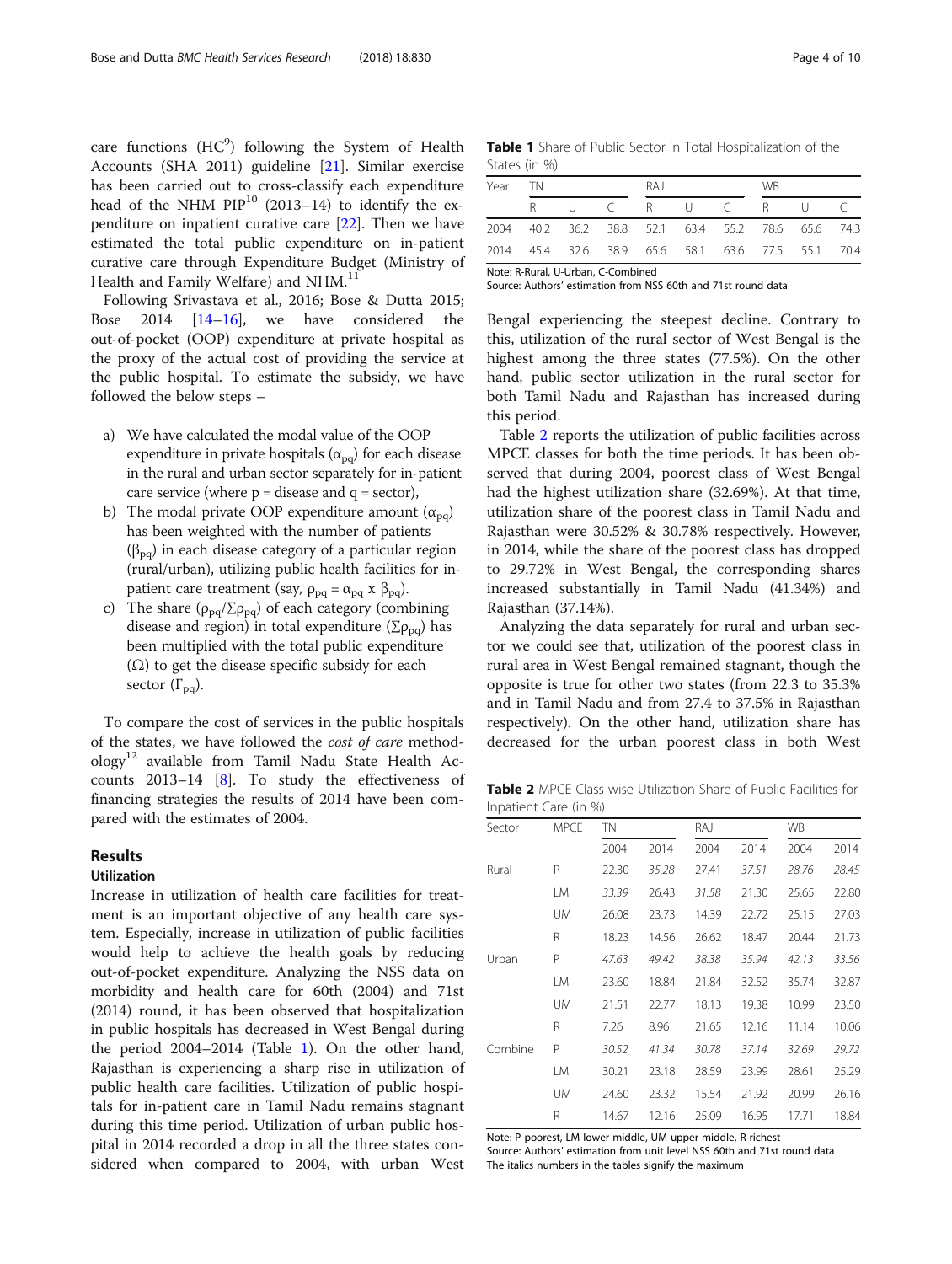Bengal and Rajasthan, though the decrease is sharper in the former state. Contrary to this, utilization share of the urban poorest class of Tamil Nadu has increased during the period. NSS also provides information on utilization of various services (like surgery, medicine, diagnostic tests etc.) during hospitalization. Analyzing this information for public sector hospitalization, it is observed that utilization of all the services has increased substantially for the Poor class in TN and RAJ (Additional file [2:](#page-9-0) Table A5). However, in WB, except surgery and other diagnostic tests, Poor class is experiencing a sharp decrease in utilization of these services when compared to 2004.

## Out-of-pocket expenditure

Almost all the public policies in the health sector have a direct or indirect goal to reduce out-of-pocket expenditure; therefore, it is worthy to study the OOP expenditure scenario of the states in the two-time periods. In Table 3 we have presented the OOP expenditure for medicine and for total medical treatment separately. For better comparability, we have reported the expenditure of 2004 and 2014 separately for public and private sector hospitalization.

It has been observed that, in 2004, OOP expenditure on medicine during hospitalization in public hospitals was the maximum in Rajasthan (INR. 1725) followed by West Bengal (INR. 1326). Tamil Nadu recorded a far lower OOP expenditure, in the tune of less than 10% of the corresponding figures in other two states (INR. 102). However, in 2014, the OOP expenditure recorded the maximum level for West Bengal (INR. 1917) followed by Rajasthan (INR. 1516). The OOP expenditure on medicine during public sector hospitalization is the lowest in Tamil Nadu (INR. 150) during 2014 also. It has to be noted that, the OOP expenditure on medicine during private sector hospitalization is the lowest in West Bengal (INR. 2816) among three states in 2014. Total medical expenditure in the public institutions, on the other hand, was the maximum for Rajasthan (INR. 6213) in 2004 followed by West Bengal (INR. 3222) and Tamil Nadu (INR. 1392). In 2014, the corresponding expenditure becomes the highest for West Bengal (INR. 5603)

followed by Rajasthan (INR. 3629) and Tamil Nadu (INR. 451). Importantly, overall OOP medical expenditure at the private sector was the highest in West Bengal (INR. 13,715) during 2004. However, in 2014, Rajasthan (INR. 22,946) experiences the highest OOP medical expenditure followed by Tamil Nadu (INR. 19,265) for private sector hospitalization. The private OOP medical expenditure becomes the lowest for West Bengal (INR. 17,951) during this period.

If we look at the per episode OOP expenditure on medicine by different MPCE classes during 2014, we could see that the poorest class (INR. 3438) spends the maximum amount for hospitalization in public sector compared to other MPCE groups in West Bengal (Table [4\)](#page-5-0). Whereas, in case of private sector hospitalization, the richest class (INR. 5371) has the highest OOP expenditure for purchasing medicine followed by the poorest class (INR. 3576) in the state. For the other two states – Tamil Nadu and Rajasthan – the richest class has the highest and the poorest class has the lowest OOP medicine expenditure in both public and private sector hospitalization.

Further analyzing the data for MPCE class and geographical location (rural and urban) wise OOP expenditure on medicine during public sector hospitalization, we could see that, both in Tamil Nadu and Rajasthan the poorest class spends the lowest among all MPCE classes to purchase medicine during public sector hospitalization (in both the sectors).

In West Bengal, on the other hand, poorest class recorded to have the highest expenditure on medicine during public sector hospitalization among all classes in both the sectors (Table [5](#page-5-0)). It has to be noted that, the overall OOP expenditure on medicine in the urban sector is twice as compared to the rural sector of Tamil Nadu and Rajasthan. However, in West Bengal the difference in overall OOP expenditure on medicine is very low.

## Benefit incidence of public subsidy

Benefit Incidence of public subsidy on inpatient care has been computed for both the time periods and are reported in Table [6.](#page-5-0) It has been observed that during 2004, overall public subsidy was the maximum for the poorest class in Tamil Nadu (41.5%), the richest class in

Table 3 Per-episode Out-of-pocket Expenditure during Hospitalization (in INR)

| State      |         | Expenditure on Medicine |         |         |         | Medical Expenditure |         |          |  |
|------------|---------|-------------------------|---------|---------|---------|---------------------|---------|----------|--|
|            | 2004    |                         |         | 2014    |         | 2004                |         | 2014     |  |
|            | Public  | Private                 | Public  | Private | Public  | Private             | Public  | Private  |  |
| TN         | 102.41  | 1125.90                 | 150.16  | 3920.06 | 1391.69 | 11766.71            | 450.85  | 19264.71 |  |
| <b>RAJ</b> | 1725.07 | 2228.25                 | 1516.13 | 3451.26 | 6212.58 | 10691.45            | 3628.62 | 22946.43 |  |
| <b>WB</b>  | 326.12  | 1934.32                 | 1916.52 | 2816.03 | 3222.24 | 13715.03            | 5602.78 | 17951.06 |  |

Note: 2014 prices are converted into 2004 prices; Medical expenditure also includes medicine prices

Source: Authors' estimation based on NSS 60th and 71st round data

The italics numbers in the tables signify the maximum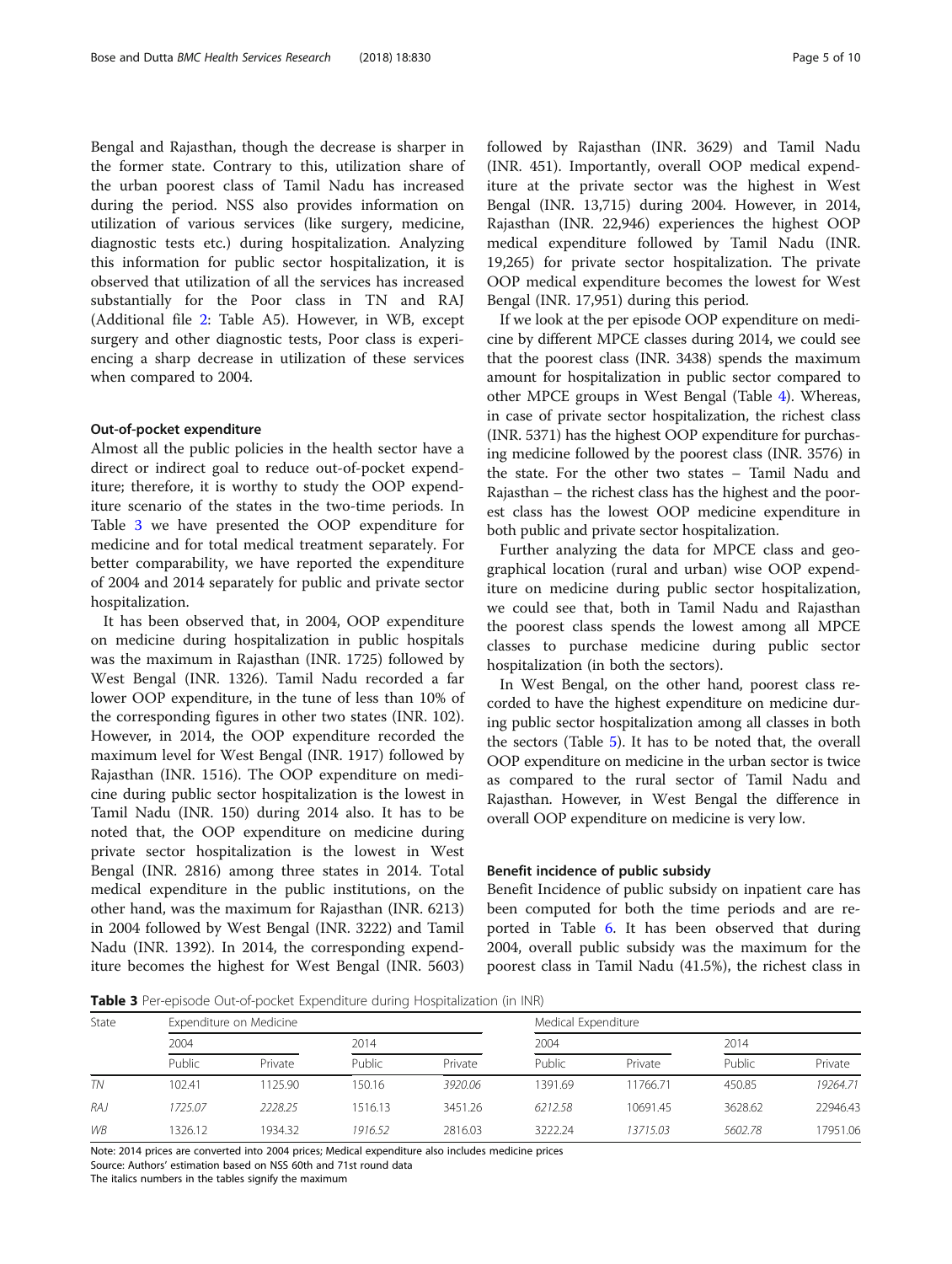<span id="page-5-0"></span>Table 4 MPCE Class wise per-episode OOP Expenditure on Medicine in 2014 (in INR)

| <b>MPCF</b> | TN     |         | RA J    |         | <b>WB</b> |         |  |
|-------------|--------|---------|---------|---------|-----------|---------|--|
| Class       | Public | Private | Public  | Private | Public    | Private |  |
| P           | 64.72  | 3937.05 | 1264.77 | 2766.55 | 3438.17   | 3576.45 |  |
| 1 M         | 72.12  | 5561.21 | 2132.33 | 3836.96 | 2551.06   | 2058.38 |  |
| <b>UM</b>   | 320.19 | 3808.41 | 1641.08 | 4976.74 | 1718.48   | 2862.76 |  |
| R           | 524.40 | 6978.39 | 3549.75 | 5602.23 | 2356.55   | 5370.90 |  |
| All         | 196.87 | 5139.63 | 1987.81 | 4524.98 | 2530.77   | 3692.13 |  |

Note: P-poorest, LM-lower middle, UM-upper middle, R-richest Source: Authors' estimation based on NSS 71st round data The italics numbers in the tables signify the maximum

Rajasthan (39.8%) and lower middle class in West Bengal (32.3%). On the other hand, poorest class of all the states has enjoyed the maximum benefit compared to all other MPCE classes during 2014. However, there is a huge inter-state variation in the benefit share. In Tamil Nadu benefit share of the poorest class has increased from 41.5% to 54.2% during this time period. Corresponding benefit share for the poorest class of Rajasthan has increased from 25.4% to 41.5% and in West Bengal it increased only marginally from 30.5% to 31.3%.

In the rural sector, both Tamil Nadu and Rajasthan show that the highest benefit share has shifted from lower middle class to the poorest class during 2004 to 2014. Contrary to this, in West Bengal rural upper middle class continued to gain the maximum benefit of public subsidy. However, benefit share of the rural poorest class of the state has slightly increased from 22.4% to 26.0%. Benefit share of the urban poorest class of Tamil Nadu has increased from 57.8% to 64.4% during this time period. Urban Rajasthan shows almost same benefit share for the poorest and the lower middle class in 2014; however, the share of the poorest class has increased from 28.1% to 38.6%. In West Bengal, the poorest class of urban sector is also getting the maximum share of the public subsidy; however, it has decreased from 41.0% in 2004 to 36.2% in 2014.

To cross-validate our result, we have also analyzed the budget and NHM data of the states. Similar trend of

Table 5 MPCE Class & Sector wise per-episode OOP Expenditure on Medicine at Public Hospital in 2014 (in INR)

| <b>MPCE</b> | TN     |        | RAJ     |         | <b>WB</b> |         |  |
|-------------|--------|--------|---------|---------|-----------|---------|--|
|             | Rural  | Urban  | Rural   | Urban   | Rural     | Urban   |  |
| P           | 69.70  | 60.20  | 1234.00 | 1355.00 | 3749.00   | 2660.00 |  |
| LM          | 60.80  | 91.70  | 2166.00 | 2085.00 | 2682.00   | 2373.00 |  |
| <b>UM</b>   | 199.50 | 520.40 | 1332.00 | 5038.00 | 1430.00   | 2596.00 |  |
| R           | 325.40 | 951.40 | 2721.00 | 6209.00 | 2336.00   | 2470.00 |  |
| All         | 145.10 | 274.10 | 1741.00 | 3117.00 | 2533.00   | 2527.00 |  |

Note: P-poorest, LM-lower middle, UM-upper middle, R-richest Source: Authors' estimation based on NSS 71st round data The italics numbers in the tables signify the maximum

2004 2014 2004 2014 2004 2014 Rural P 20.74 42.25 19.28 44.43 22.36 25.99 LM 36.71 26.58 35.72 15.13 25.96 19.44 UM 29.21 20.48 16.22 20.66 29.30 28.15 R 13.34 10.69 28.78 19.78 22.38 26.41

Urban P 57.76 64.35 28.12 38.59 41.01 36.21

Combine P 41.52 54.17 25.35 41.53 30.50 31.30

LM 18.98 11.01 15.69 38.88 40.53 31.53 UM 18.63 20.21 11.30 14.86 6.19 24.66 R 4.18 4.43 44.89 7.66 12.27 7.60

LM 26.87 18.18 21.98 26.94 32.32 25.72 UM 23.36 20.33 12.84 17.78 19.21 26.34 R 8.25 7.31 39.83 13.75 17.96 16.64

Table 6 MPCE Class wise Incidence of Public Subsidy (in %) Sector MPCE TN RAJ WB

Note: P-poorest, LM-lower middle, UM-upper middle, R-richest Source: Authors' estimation from NSS 60th and 71st round data The italics numbers in the tables signify the maximum

subsidy distribution has been observed from the analysis. However, the subsidy share for the poorest class has been tapered off in the second method,<sup>13</sup> with difference being marginal in case of West Bengal (see Additional file [2:](#page-9-0) Table-A3). It has to be noted that, the difference in estimates of the two methods was higher for Tamil Nadu and Rajasthan compared to West Bengal.

The analysis of cost of care shows that, treatment cost of a patient in public facility is the lowest in Rajasthan and highest in Tamil Nadu followed by West Bengal. However, more than 95% of the total cost of hospitalization is subsidized in Tamil Nadu (Fig. [1](#page-6-0)), while the corresponding shares for Rajasthan and West Bengal are 16% and 9% respectively. It has to be noted that West Bengal enjoys a comparative advantage over other two states in private sector hospitalization. The OOP expenditure for private sector hospitalization is the minimum in West Bengal followed by Tamil Nadu and Rajasthan.

## **Discussion**

Present paper focuses on three Indian states – Tamil Nadu, Rajasthan and West Bengal to study the change in utilization pattern of public health care facilities, impact of different financing strategies on out-of-pocket expenditure during hospitalization and its consequences on equity, which is the ultimate objective of any public health system. It has been observed that overall utilization of public facilities in Tamil Nadu and Rajasthan have increased substantially, whereas, utilization of public facility has decreased in West Bengal during this period. Moreover, while the overall utilization of the poorest class has increased for Tamil Nadu and Rajasthan, that of West Bengal experienced a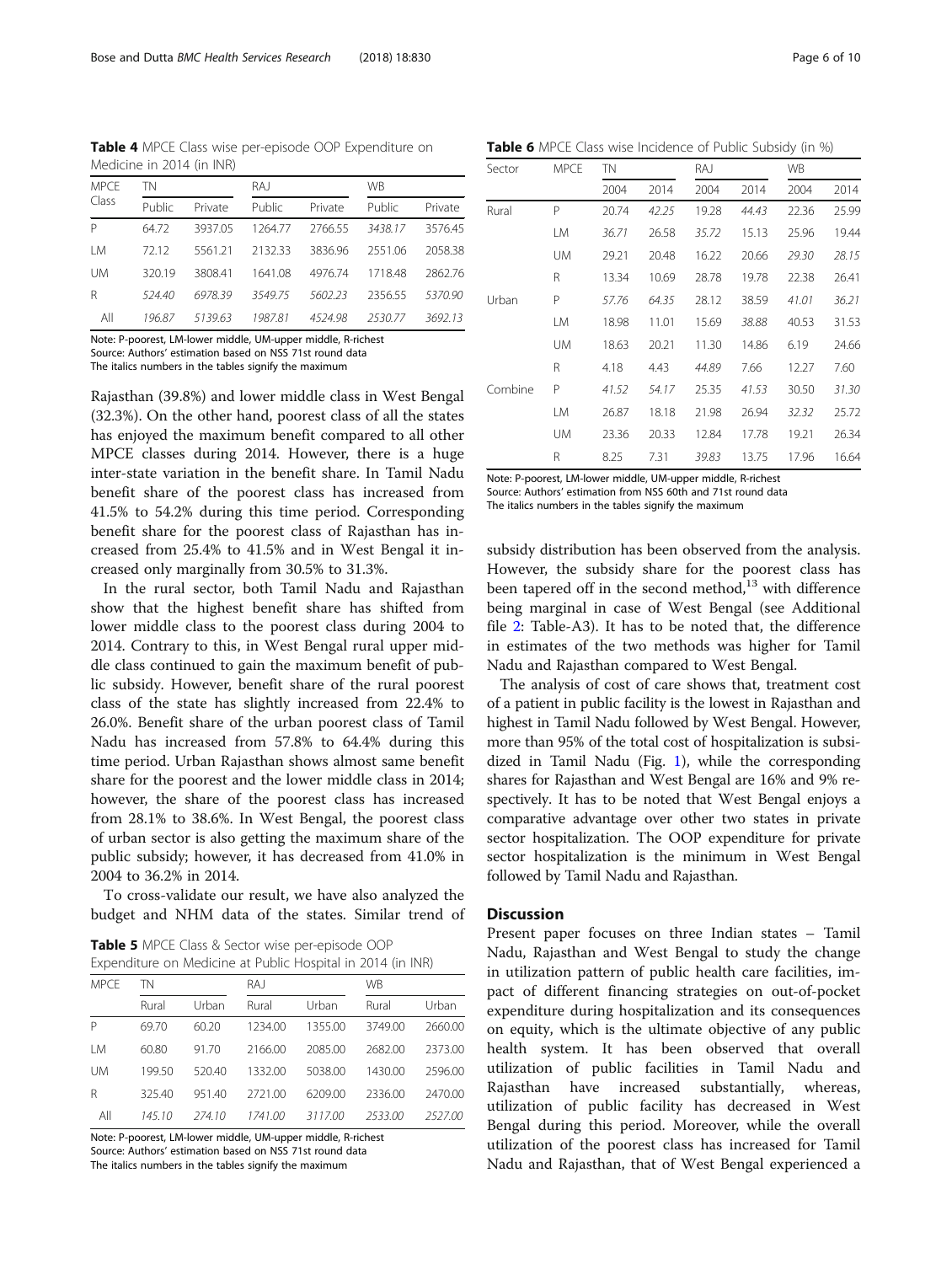<span id="page-6-0"></span>

decline in utilization of public facilities for in-patient care treatment. It is well documented in the literature that patients who utilize public healthcare facilities in West Bengal don't get other supplementary services (like consultation, diagnostic tests, medicines etc.) as a package [\[14,](#page-9-0) [15,](#page-9-0) [23](#page-9-0)]. It is also observed from our study that TN & RAJ is providing all healthcare services during public sector hospitalization as a package to the poor patients. However, in WB, the poor patients have limited access to healthcare services during hospitalization. Additionally, it has also revealed from our study that utilization of these healthcare services has decreased substantially for the poor class of the state. This may have induced the poor to stay away from public sector even when needed and rather resort to low quality private health care facilities, often non-institutional under regulatory jargon (Rural medical practitioners, quacks etc.). This forces them to purchase these services from the market and impact of such poor provisioning of services is visible in the utilization of public facilities in the state. This scenario is uniformly observed in both the sectors of the states. Also, the OOP expenditure for both medical and medicine is the highest in West Bengal among three states for public sector hospitalizations, though in 2004 Rajasthan recorded the highest OOP expenditures on medicine. Surprisingly, OOP spending on medicine is the highest for the poorest class of West Bengal, while in Tamil Nadu and Rajasthan, the highest OOP expenditures are incurred by the richest class and as we move towards the poorest class the OOP expenditure on medicine falls.

NSS reports [[23,](#page-9-0) [24\]](#page-9-0) show that access to free medicine and diagnostic tests have increased marginally in West Bengal, but still it's very low compared to Tamil Nadu

and Rajasthan. On the other hand, if we look at the distribution of ailments across MPCE classes in all the states, we could see that non-communicable diseases, injuries and disabilities have increased substantially in all the states (Additional file [2:](#page-9-0) Table A1). Moreover, most of the people suffering from these diseases prefer to utilize public facilities for their treatment in both the sectors of West Bengal (Additional file [2](#page-9-0): Table A2). However, the mandatory list of drugs provided by the government (142 medicines) for fair price medicine shop mostly includes medicines related to communicable disease or antibiotics [[25](#page-9-0)]. As a result, most of the people utilizing healthcare facilities are forced to buy medicines from open market and end up with high OOP expenditure on medicine. Overall, benefit incidence of public subsidy is the highest among the poorest class in all the three states.

Also, the paper succinctly brings out that for the poorest and the most marginalized population, the best policy to offer financial protection and access simultaneously is offering free medicine from the hospital pharmacy. With FPMS program in West Bengal, the poor might have received access to medicine more easily, but their OOPE is still positive, while earlier they might have not bought those medicines at all.

However, though the poorest class of Tamil Nadu and Rajasthan can enjoy the highest benefit share in both rural and urban region, rural West Bengal shows the highest benefit share for the upper middle class. High utilization of public facilities and low public investment in health have resulted very low share of subsidy and high OOP expenditure during hospitalization in West Bengal. Rajasthan, on the other hand, is struggling with the high OOP expenditure in the private sector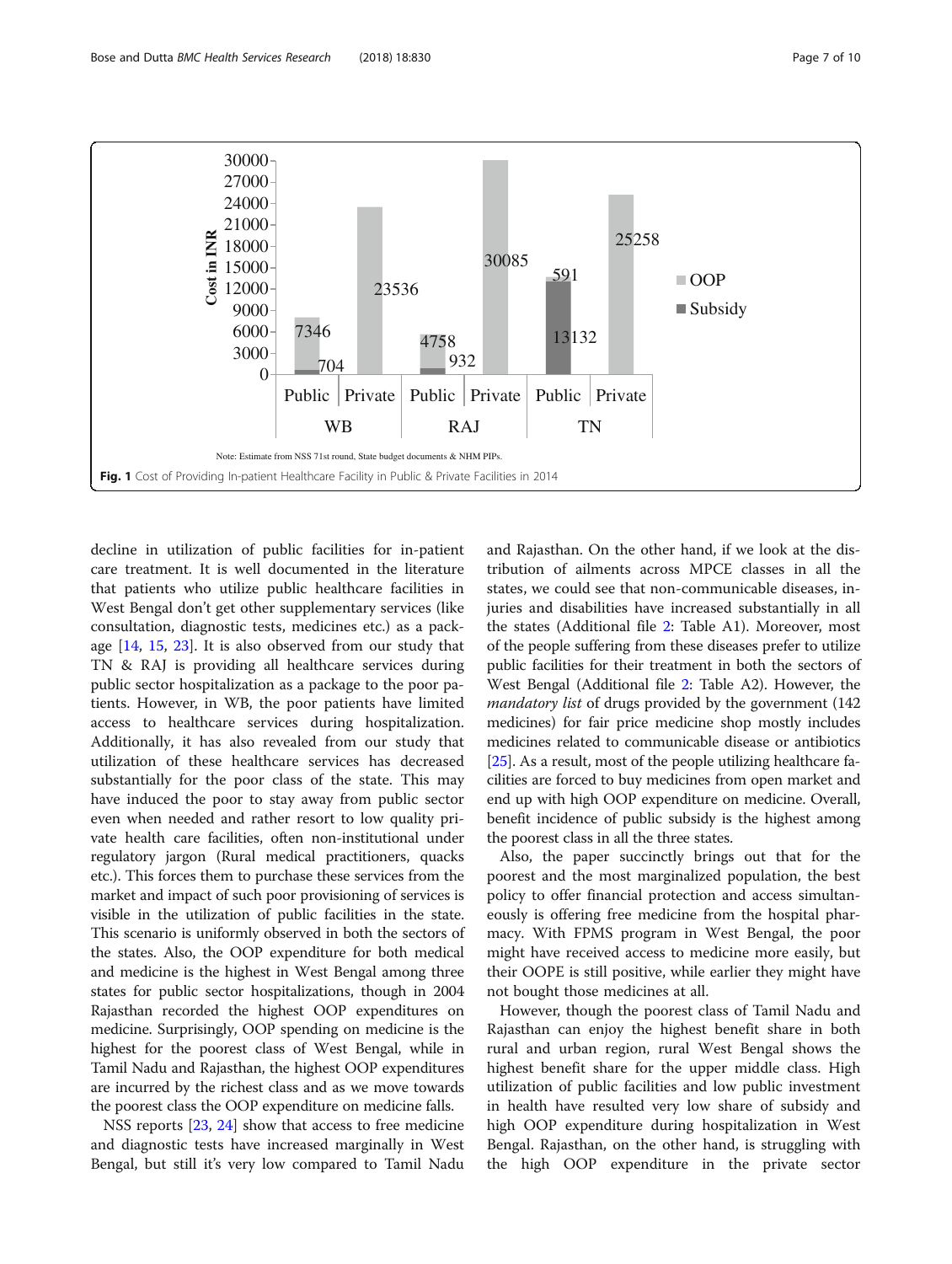hospitalization. However, following Tamil Nadu, the state has managed to arrest the OOP expenditure in the public-sector hospitalization (Table 7).

Therefore, healthcare financing strategies implemented by Tamil Nadu and Rajasthan were fruitful in terms of providing 'affordable healthcare' facilities to the financially weaker people. It has helped to increase the utilization of public health care facilities by the desired economic class and to bring equity in the health care system in terms of OOP expenditure and benefit incidence of public subsidies. West Bengal, on the other hand, is experiencing a decrease in utilization of public institutions by the targeted poorest class. Even in terms of OOP expenditure and benefit incidence of the public subsidy the state remains far behind the Southern state – Tamil Nadu. It is clearly observed from the 2004 estimates that, Rajasthan was far behind in terms of all the three indicators (utilization, OOP expenditure and benefit incidence) compared to other two states. However, after successfully implementation of the financing strategies, the state has improved its health system and all the indicators are now better than West Bengal. West Bengal, on the other hand, has failed to arrest the high OOP expenditure for medicines. Even equity in distribution of public subsidy is not persisting in the state. In a nutshell, we could say that, the strategies undertaken by the state has failed to accomplish the desired outcome for it.

Table 7 Summary Outcome

The takeaway from this paper for policy analysis is that the best option to create access and financial risk protection simultaneously for the poor is best done by free medicine programs as in TN and Rajasthan. FPMS helped the non-poor more and could not create all the targets under SDG-3 as mentioned in the beginning of the paper.

We should also mention here that, there are some limitations of the present study. We have used NSS data to estimate the utilization pattern, OOP expenditure and benefit incidence of public subsidy. However, as the data is self-reported, there could be some recall bias. To estimate the benefit incidence, we have used the OOP expenditure of the private hospitals as the proxy for cost of providing the same service in the public institutions. However, an appropriate costing study could be helpful to provide more accurate estimate of the subsidy scenario. Due to unavailability of the FMR data, we have used PIP data to capture the expenditure of the government through NHM.

## Conclusion

Summing-up the results we can say that TN model has been successful in achieving its health goals after implementing various health financing strategies. Following the same strategies, RAJ is also reaping the benefit. However, WB has failed to achieve its goals. Focused policies are required to increase public sector utilization of the state. Procuring medicine or regularly updating

| SI. No. | <b>Issues</b>                                                             | <b>TN</b> | RAJ         | <b>WB</b> |
|---------|---------------------------------------------------------------------------|-----------|-------------|-----------|
|         | Increase in public sector hospitalization                                 |           |             | N         |
| 1.1     | Increase in public sector hospitalization in the rural sector             |           |             | N         |
| 1.2     | Increase in public sector hospitalization in the urban sector             | N         | N           | N         |
| 2       | Utilization of public facility become more pro-poor                       |           | ٧           | N         |
| 2.7     | Utilization of public facility become more pro-poor in the rural sector   |           | Υ           |           |
| 2.2     | Utilization of public facility become more pro-poor in the urban sector   |           | $\mathbb N$ | N         |
| 3       | Medical expenditure has increased in the public sector                    | N         | N           |           |
| 4       | Medical expenditure has increased in the private sector                   |           | Υ           |           |
| 5       | Medicine expenditure has increased in the public sector                   |           | N           |           |
| 6       | Medicine expenditure has increased in the private sector                  |           | ٧           |           |
|         | Pro-poor OOP medicine expenditure in the public sector                    |           |             | N         |
| 8       | Pro-poor OOP medicine expenditure in the private sector                   | N         |             | N         |
| 9       | Pro-poor OOP medicine expenditure in the rural public hospital            | N         |             | N         |
| 10      | Pro-poor OOP medicine expenditure in the urban public hospital            |           |             | N         |
| 11      | Subsidy distribution has turn out to be more pro-poor                     |           |             | $Y^*$     |
| 11.1    | Subsidy distribution has turn out to be more pro-poor in the rural sector |           |             | N         |
| 11.2    | Subsidy distribution has turn out to be more pro-poor in the urban sector |           |             | N         |

Note: I: remain almost same, Y - Yes & N - No. \* it might be surprising that the combined subsidy distribution for WB is pro-poor; however, separate subsidy distribution of the rural and urban sector is not pro-poor. Basically, all the changes are extremely marginal, and it is really very difficult to comment on the move towards or away from pro-poorness after comparing the subsidy amounts only. To get clear picture of the pro-poorness (or richness) of the subsidy distribution, we have calculated the concentration indices of the subsidy distribution and reported in see Additional file [2](#page-9-0): Table A4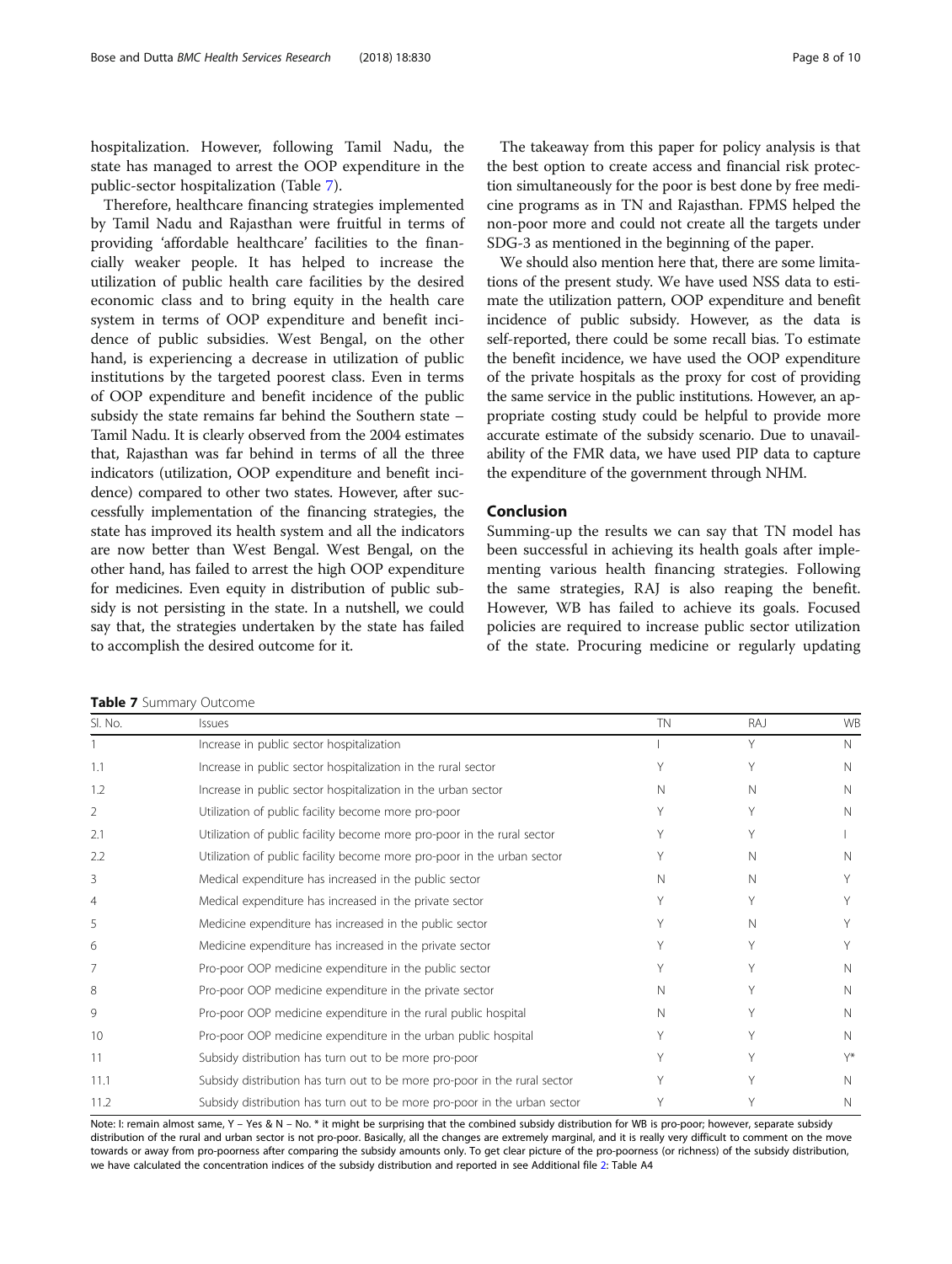the essential list of drugs according to need of patients are urgently required in West Bengal to arrest high OOP expenditure on medicine. As the provisions to free other healthcare facilities like diagnostic test etc. are very low in the state, improving access to these services would improve the health scenario of the state. As Tamil Nadu has achieved most of the health goals and poorest class enjoys the public health services the most, the state should now also focus on the lower middle MPCE class for better equity in the system. Rajasthan, on the other hand, after successful implementation of Tamil Nadu model, has improved the health financing indicators of the state drastically. However, the state should focus on the urban poor for better health outcome.

## **Endnotes**

<sup>1</sup>The beneficiaries of RSBY scheme are entitled to get an annual coverage of up to INR 30,000 per household for a listed disease-category related hospitalization. Additionally, transport expenses of INR 100 per hospitalization (with a maximum coverage up to INR 1000 per household) is also covered under the scheme. To enroll in the scheme, households need to pay INR 30 annually as registration charge  $[26]$  $[26]$ .

<sup>2</sup>The unorganized sector workers covered under the scheme are - building and other construction workers registered with the Welfare Boards, licensed railway porters, street vendors, MGNREGA workers who have worked for more than 15 days during the preceding financial year, beedi workers, domestic workers, sanitation workers, mine workers, rickshaw pullers, rag pickers, auto/taxi drive [[26](#page-9-0)].

<sup>3</sup>In FPMS model, government invests only land in the public hospital premises and based on the extent of discount on maximum retail price (MRP) private provider gets permission to sell generic medicines to the patients (coming from any facility, public or private). It is mandatory for these FPMS to keep the listed essential drugs (in the government approved EDL) in the shop and according to the contract FPMS are bound to give the agreed discount to all the products they sell from the shop (even other than the EDL medicines). <sup>4</sup>

<sup>4</sup>NSS is the only survey available in India which collects information on household characteristics, individual information, all types of morbidity, hospitalizations and related OOPE. NSS conducts such study, only once in a decade. Last two health rounds of survey were conducted by NSS in 2014 and 2004. Therefore, it is not possible to include any analysis in between these two years.

 $5$ The budget document of 2015–16 reports the actual expenditure of 2013-14.

The census village as per the latest Census (2011 for 71st round and 2001 for 60th round) for the rural sector and the UFS blocks for the urban sector were treated as the size of the FSUs.

<sup>7</sup>For the present study we have considered the economic class only. NSS provides information on monthly expenditure of a household and household size. We have formed the monthly per capita expenditure (MPCE) class from that information separately for rural and urban sector. This MPCE class (poorest, lower middle, upper middle and richest) has been taken as a proxy of the financial status of a household.

<sup>8</sup>In the budget document, expenditures are reported at various level and they are categorized as head, major head, sub-major head etc. The broad expenditure categories start from the Head (like Medical & Public Health-2210), major head (like Urban Health Services-Allopathy) and it becomes specific as we move down in the expenditure group. Item head (like house rent allowance, telephone bill, diet, drug, other hospital consumables etc.) is the last layer of the classification.

<sup>9</sup>We have analyzed the budget data for health care functions at the two-digit level. Expenditure under various in-patient care (inpatient curative care, inpatient rehabilitative care and inpatient long-term care) has been added

together to get the total expenditure on in-patient care.<br><sup>10</sup>PIP only reports the proposed expenditure budget under each expenditure head. Whereas, Financial Management Report (FMR) provides the actual expenditure under NHM. However, as we don't have access to FMR, we have used PIP expenditure as a proxy to the actual expenditure under NHM.<br><sup>11</sup>There are other entities of public health expenditure

(like other departments, local bodies, railway, central procurement, ESIS, CGHS etc.) also. However, it has been observed that about 85–90% of the total public expenditure has been made through these two entities [\[3,](#page-9-0) [8,](#page-9-0) [27\]](#page-9-0). As the other data are not easily available, we have restricted our analysis within the two-major sources of public health expenditure of the states.<br> $12$ In short, after cross-classifying the budget and

NHM data, we have calculated the total expenditure made by the government in in-patient care in the public institutes. The user fees collected during public sector hospitalization have been calculated from NSS data and both the expenditures have been divided with the total utilization of the public hospitals to calculate per-hospitalization OOP expenditure and subsidy in the public sector. For private sector, total user fee has been calculated from the NSS data. For the limitation of the methodology and other details of it please check Tamil Nadu State Health Accounts 2013–14 [[8\]](#page-9-0).<br><sup>13</sup>However, the pattern and inferences remain same for

both the results. It has to be noted here that, the method of benefit incidence only suggests the relative position of the socio-economic classes in terms of subsidy distribution not the actual subsidy amount.